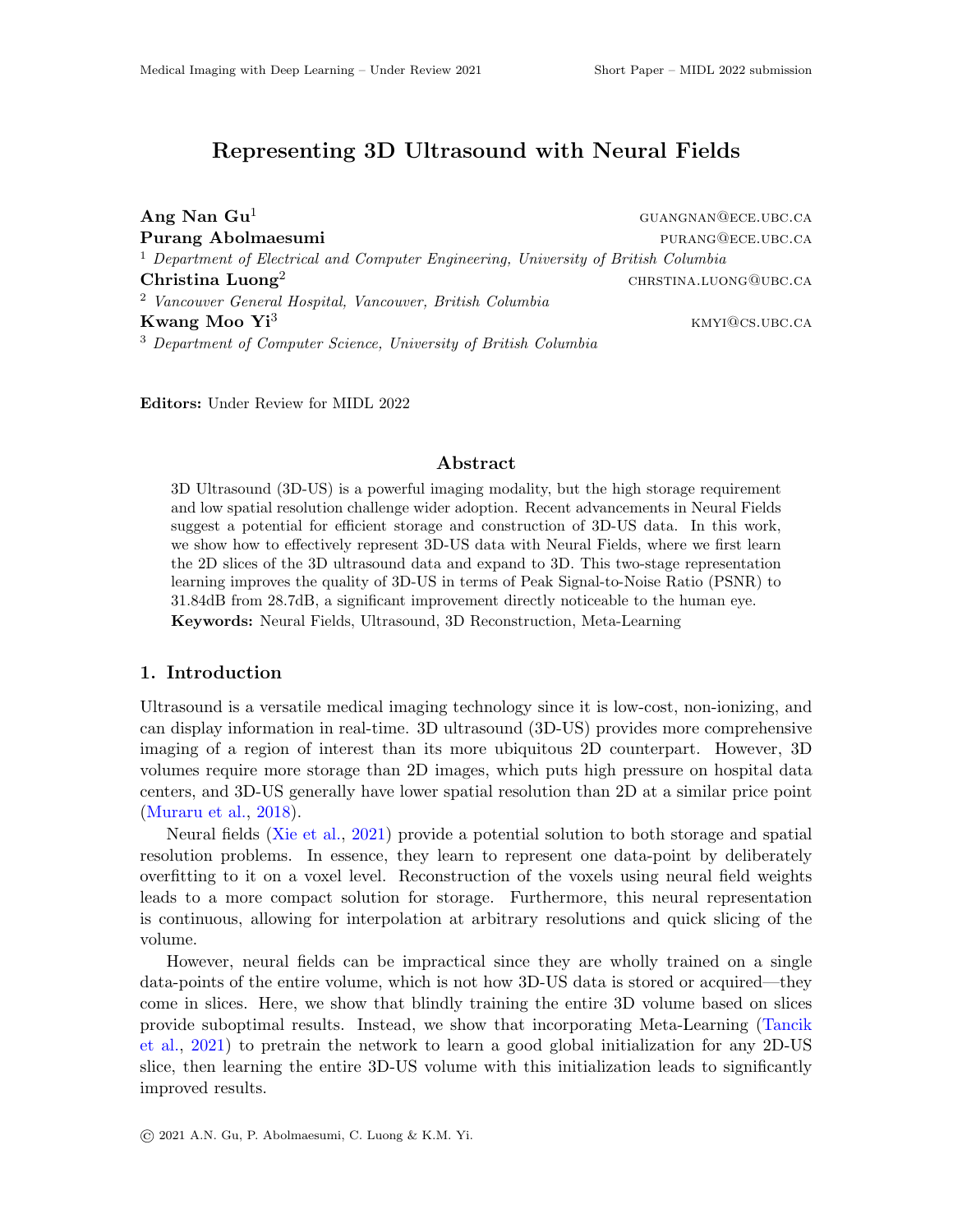

<span id="page-1-0"></span>Figure 1: Left: Illustration of the training workflow. We conduct perform meta-learning on an initialized SIREN model before training slice-wise on the 3D volume. Right: Slices taken from ground-truth and learned SIREN representations for 3D cardiac ultrasound volumes.

# 2. Method and Discussion

We train a SIREN model [\(Sitzmann et al.,](#page-2-3) [2020\)](#page-2-3) to map coordinates  $\mathbf{x} = (x, y, z)$  to grayscale voxel intensities  $y = I(x)$ . First, we use a meta-learning technique for SIREN which leverages the more commonly used high-resolution 2D-US image to build an intermediate representation. 2D-US images are mapped to  $(x, y, z)$  as slices, by projecting to random xy-plane (Meta-slice) and to random planes (Meta-random). We then train the SIREN on xy-plane slices of the volume, since the volume is too large to wholly fit into memory.

The SIREN model uses 3 hidden layers and  $\omega = 30$ , but we modify  $\omega_0 = 240$  for faster training with respect to high-frequency characteristics like ultrasound speckle. We perform meta-learning with 2D-US using Reptile with  $10^5$  outer loops, 2 inner loops, and metalearning rate  $\beta = 10^{-5}$ . For fitting 3D-US slices, we use the Adam optimizer with  $lr = 10^{-4}$ and a batch size of 4 over 20000 iterations. 3D-US volumes are obtained from the STACOM dataset [\(Tobon-Gomez et al.,](#page-2-4) [2013\)](#page-2-4) with  $208<sup>3</sup>$  voxels. 2D-US images are retrieved from an ethics-cleared, anonymous ultrasound dataset acquired by Vancouver General Hospital with GE Vivid 7, Vivid i, Vivid E9, and Philips iE33 transducers. We implement SIREN and Reptile in Pytorch, and train/test on an NVIDIA Titan V GPU. The code for this project is available at <https://github.com/an-michaelg/NeuralField3DUS>, the supplementary materials within contain videos showing the SIREN's performance over every slice, with hyperparameter and meta-learning changes.

Our method successfully replicates high-level features of the cardiac ultrasound, such as bright regions indicating presence of the myocardium (heart muscle), heart valves, and the general "grainy" texture from speckle (Figure [1\)](#page-1-0). Table [1](#page-2-5) shows the average PSNR over xy-plane slices. Meta-learning improved the final PSNR since the 2D-US helped the initialization develop domain-specific properties. *Meta-slice* enhanced subsequent training more than *Meta-random* possibly due to a more comprehensive meta-learning of the volume.